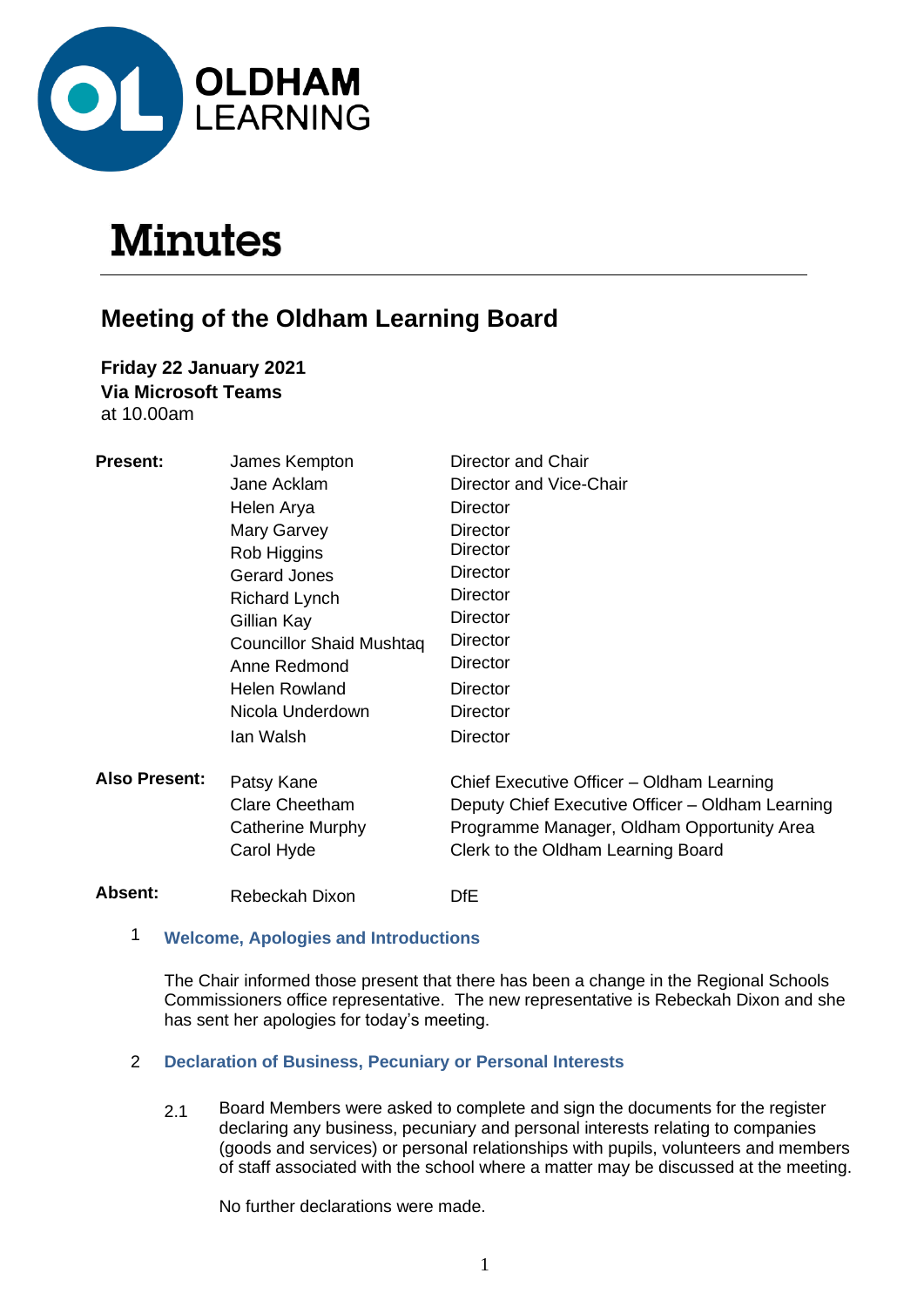

# 2.2 **Minutes**

**RESOLVED:** that the minutes of the meeting held on 8 December 2020 be approved as a correct record and signed by the Chair.

# 2.3 **Matters Arising from the Minutes**

There were no matters arising from the minutes of the previous meeting.

# 3 **Agree Any Other Urgent Business**

The Chair and Directors agreed that there was enough time and available information to discuss the following items during this meeting at 'Any Other Urgent Business'.

- Update on meeting with the Secretary of State.
- Digital Devices

# 4 **CEO Appointment Update**

The Chair referred to the appointments of Patsy Kane as CEO and Clare Cheetham as Deputy CEO.

The Chair indicated to the Recruitment and Selection panel that he and the CEO would be in contact soon to further discuss the next steps and framework structure model.

**ACTION:** Chair/CEO

#### 5 **Follow up work Stephen Betts – SI transitional model**

The CEO commented that she and the Deputy CEO had met with Stephen Betts this week.

The CEO had contributed to a seminar with other Opportunity Area (OA) leaders to share Oldham's good practice around commissioning research into digital learning and the response. Other OAs were keen to have follow up meetings.

Stephen Betts had commented that it is best to 'keep it simple'.

Directors broke into two discussions groups for 20 minutes.

Both groups returned to the meeting and provided the following feedback:

#### **Discussion Group A**

In favour of committees - a good focus. Leadership.

Previous SIP committee – no oversight except from original committee. Good elements previously. Identify schools, flexible and agile to put support in schools quickly. Shared trust and sharing data.

Where do Ofsted graded Good and Outstanding schools fit into the picture? Not everything is focused on S2S support schools.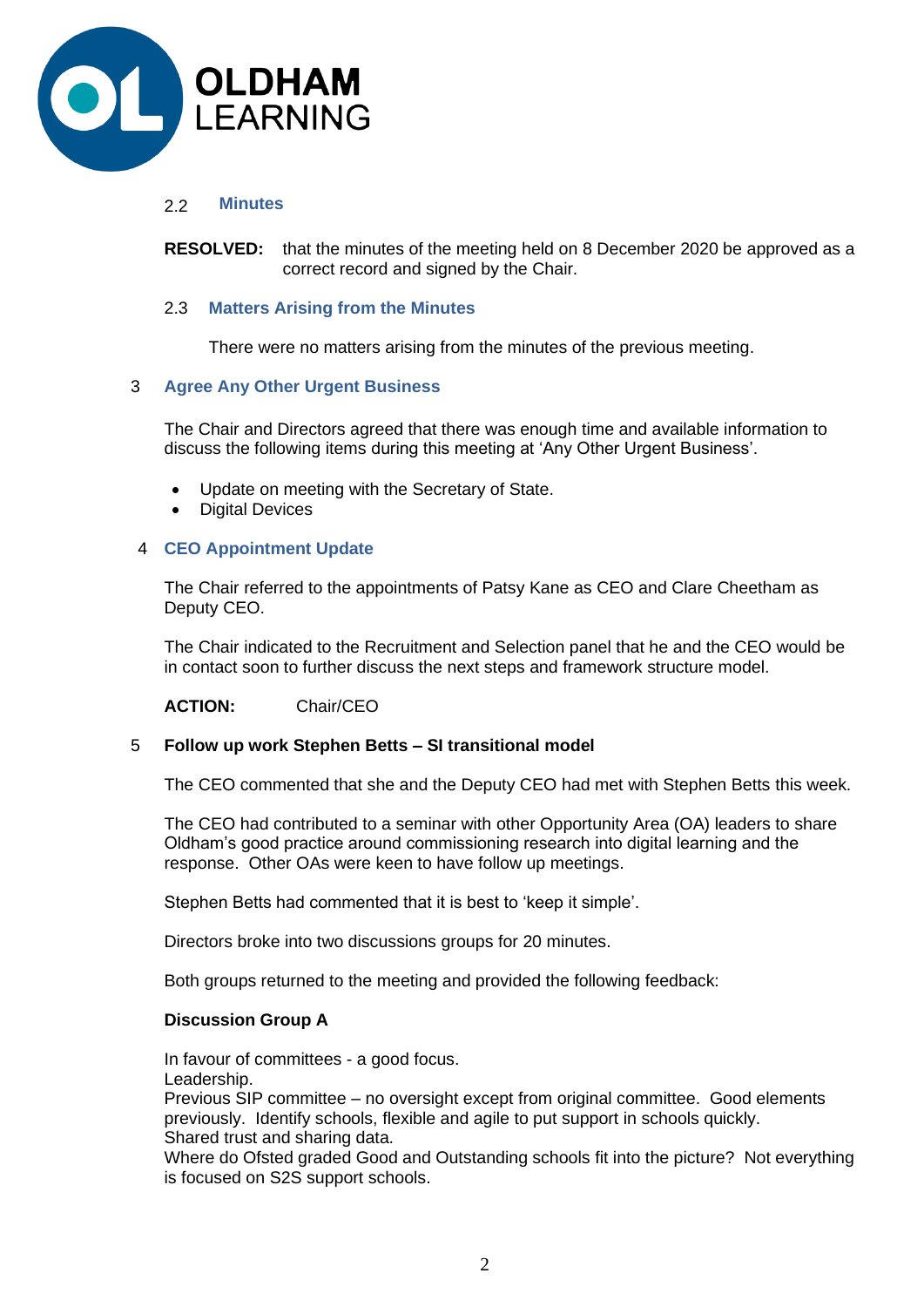

# **Discussion Group B**

In favour of committees.

Role of Oldham Learning Board.

Delegated powers – not having to return to the board for approval and implementing S2S support in a timely manner.

Happy not to have a task and finish group in terms of governance.

Professional conversations – focus on supporting schools and conversations, recognition, lot of demands in school.

Detailed quality of remote learning a priority and expectations on school this year on what they are providing.

How parents are responding to supporting their child in home learning. Question setting up group, what does quality remote learning look like?

The Chair thanked all present for their deliberations and feedback and requested that the CEO work up more detailed proposals based on the feedback for the March meeting.

**RESOLVED:** that the CEO work up more detailed proposals for the March meeting.

**ACTION:** CEO

# 6 **Leadership and Subject Networks Proposals - CPD Overview**

CC brought to Directors attention the CPD Overview and CPD Proposals documents that had been circulated with the agenda and commented that she was looking for a decision and would answer any questions.

The CEO commented that Oldham Learning are encouraging all schools to use subject associations and it's good to hear how helpful they are.

GK commented we do the same, almost all curriculum subjects have affiliated associations for leaders to access.

CC commented that she is looking for someone to support Geography. A director suggested that the Geography Association be approached.

**ACTION:** Deputy CEO

#### 10 **Any Other Business**

The following items of Any Other Urgent Business were agreed for discussion and tabled at agenda item 3.

# 10.1 **Update on the meeting with the Secretary of State**

The Chair thanked those Directors who had attended the meeting with the Secretary of State and for their assistance in preparing for the meeting. The Chair explained that after the meeting he had written to the Secretary of State.

Nicola Underdown informed everyone, that the meeting with Secretary of State had been extremely useful in opening links with other policy groups in the DfE and it is hoped that there will be a response to the Chairs letter very soon.